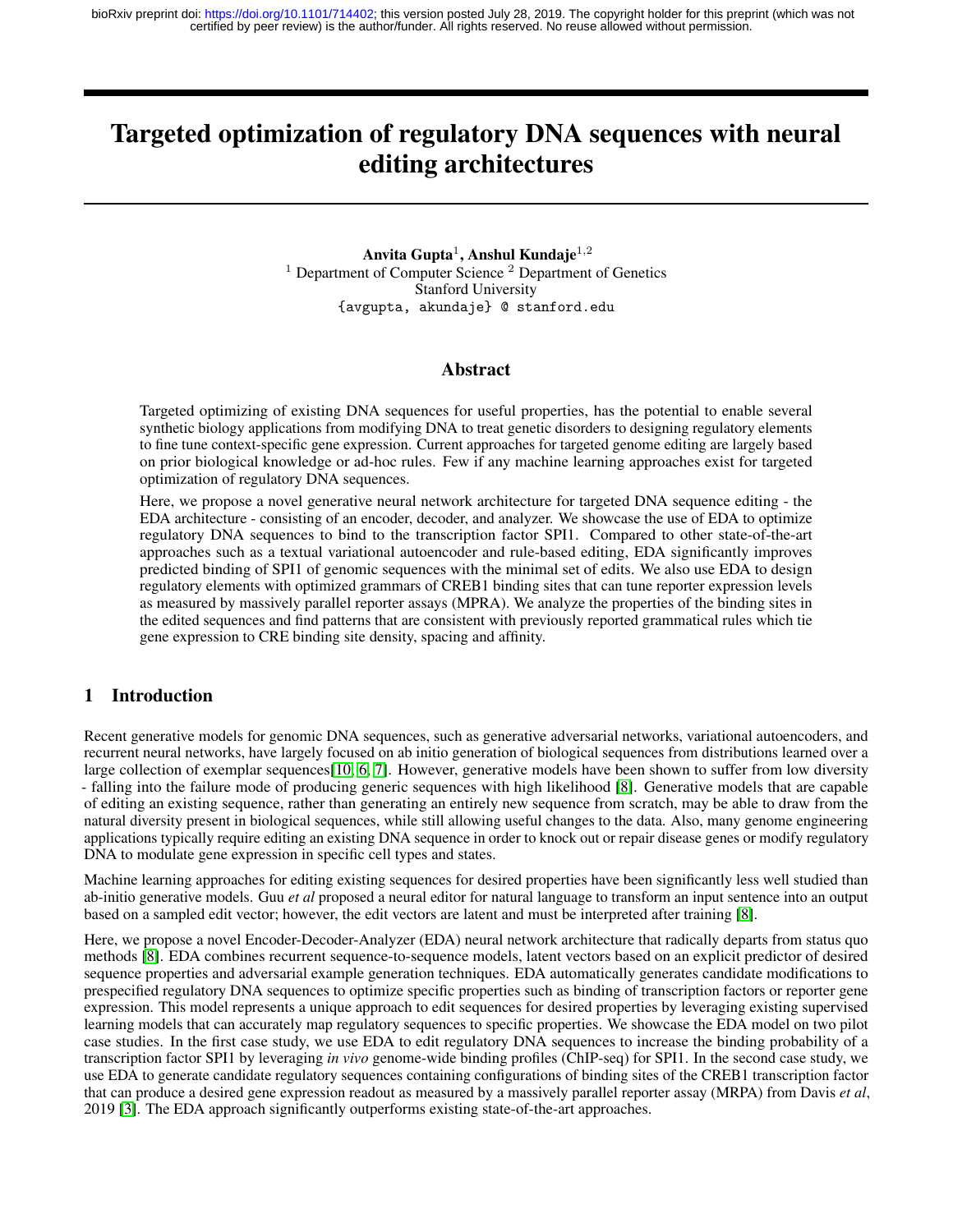# 2 Methods

Sequence Variational Autoencoder (SVAE) as a baseline method: The sequence variational autoencoder (SVAE) for editing is based off the recurrent architecture described in [\[1\]](#page-6-5); the encoder produces the parameters ( $\mu$ ,  $\Sigma$ ) of a Gaussian distribution in latent space, from which  $z$ , a latent vector encoding the sequence  $x$ , is sampled. The decoder attempts to reconstruct the input sequence from z. The loss function of the VAE is given in Equation 1. For editing, the latent space of the SVAE was perturbed through the addition of Gaussian Noise  $(\hat{z} = z + e)$  where  $e \in \mathcal{N}(0, 0.4)$  as proposed in Guu *et al* [\[8\]](#page-6-3).

$$
\mathcal{L}_{\text{VAE}}(\theta, x) = -\mathbb{E}_{q_{\theta}(z|x)}(\log(p_{\phi}(x|z))) + \text{KL}(q_{\theta}(z|x)|p(z))\tag{1}
$$

Encoder Decoder Analyzer (EDA) Custom Architecture Our novel architecture called EDA consists of three deep neural network components: an Encoder, Decoder, and Analyzer. The Encoder and Decoder are recurrent neural networks (RNNs) with attention. The encoder architecture used here consisted of an embedding layer followed by a recurrent layer. The embedding layer contained learnable weights and output size  $h = 256$ , and the embedded outputs are then fed into a one layer bidirectional GRU, with dropout of 0.1. Similarly, the decoder consists of an embedding layer (output size  $h = 256$  and dropout  $p = 0.1$ ) which creates an embedding for the input base pair at each time step, followed by attention over the encoder outputs. The outputs from the attention layer are concatenated with the input at each time step, and fed into a dense connected layer with a ReLU activation function. The outputs from this dense layer are fed into a one layer GRU with dropout  $p = 0.1$ , followed by a fully connected layer with a softmax activation function. The output from the decoder at each time step is the predicted next token in the sequence. Conceptually, the Encoder learns to transform any one-hot encoded input DNA sequence to a compact latent representation. The Decoder learns to generate an output DNA sequence given a specific instantiation of the latent representation learned by the encoder. The Analyzer is a neural network that can map the latent representation of a DNA sequence to a specific property that we are typically interested in optimizing. Here, we use a convolutional neural network (CNN) as the Analyzer architecture, although it can be any differentiable architecture. Details of the Analyzer architecture are as follows: the model consists of three convolutional layers (15 filters, kernel size of 3, padding of 1), an average pooling layer, and two densely connected layers. The activation function following each layer was a ReLU activation, save for the last layer, which had a sigmoid activation function in the classification setting, and no nonlinearity in the regression setting.

The procedure for editing in the EDA architecture consists of three phases.

Stage 1: Training Encoder-Decoder. The Encoder-Decoder seq2seq architecture is trained as an autoencoder, with loss equal to the categorical cross entropy between the softmax outputs and one-hot-encoded next base pair, summed over every position in the sequence. The loss was minimized with the Adam optimizer with learning rate  $0.001$ . The Encoder takes in sequence x and produces a latent space embedding  $z$ , while the Decoder takes  $z$  and attempts to reproduce the original sequence  $x$ .

Stage 2: Training Analyzer The same Encoder from stage 1 is also followed by an Analyzer module, which takes in the latent state z of a sequence from the Encoder, and produces an output prediction  $\hat{y}$  of a property of the sequence.

**Stage 3: Editing.** Given input sentence  $x$ , the encoder produces the latent state embedding  $z$  for the sentence. We update the latent state to minimize the loss function  $\mathcal L$  (the binary cross entropy loss) between the analyzer's prediction  $\hat y$  and the desired score y via the Fast Gradient Sign Method (FGSM) [\[5\]](#page-6-6) as in Equation 2.

$$
z' := z - \epsilon \times \text{sign}(\nabla_z \mathcal{L}(\hat{y}, y))
$$
\n<sup>(2)</sup>

| <b>Algorithm 1</b> EDA Architecture Editing.                     |
|------------------------------------------------------------------|
| <b>Require:</b> Encoder E, Analyzer A, and Decoder D are pre-    |
| trained; $y$ is the desired label, $x$ is given sequence.        |
| $z := E(x)$ ; $\hat{y} := A(z)$ ; Loss := $\mathcal{L}(A(z), y)$ |
| $z' := z$                                                        |
| while $Loss > tolerance$ do                                      |
| $z' := z' - \epsilon \times sign(\nabla_z \mathcal{L})$          |
| Loss := $\mathcal{L}(A(z'), y)$                                  |
| end while                                                        |
| Edited sentence $\hat{x} := D(z')$                               |
| Re-encode edited sentence $\tilde{z} := E(\hat{x})$              |
| Final prediction $\tilde{y} := A(\tilde{z})$                     |

The latent state is updated until the loss is approximately 0  $(L(\hat{y}, \tilde{y}) \sim 0)$ . The decoder produces the edited sequence  $\hat{x}$ from the modified latent representation  $z'$ . Epsilon  $(\epsilon)$  is a hyperparameter varying between zero and one corresponding to the size of steps taken in the latent space.

The pseudocode for the EDA training is shown in Algorithm 1. The training algorithm includes an additional step where the desired property (e.g. SPI binding or reporter expression) is predicted from the edited sentence  $\hat{x}$ . This step is necessary as the latent representation  $\tilde{z}$  of the decoded sequence  $\hat{x}$  may not be the same as the perturbed latent representation  $z'$  due to noise in the decoding process.

# 3 Optimizing regulatory DNA sequences for binding of the SPI1 transcription factor

Dataset 43,787 reproducibly-identified peaks from an ENCODE ChIP-seq experiment targeting the SPI1 transcription factor in lymphoblastoid cell line GM12878 (GEO GSM803531) were used as the positive labeled set of putative SPI1 bound sequences [\[2\]](#page-6-7). The negative labeled set was constructed from an equal number of non-overlapping unbound 200 bp sequences from the human genome. Datapoints from chromosomes 1 and 2 were used as the test and validation set, respectively.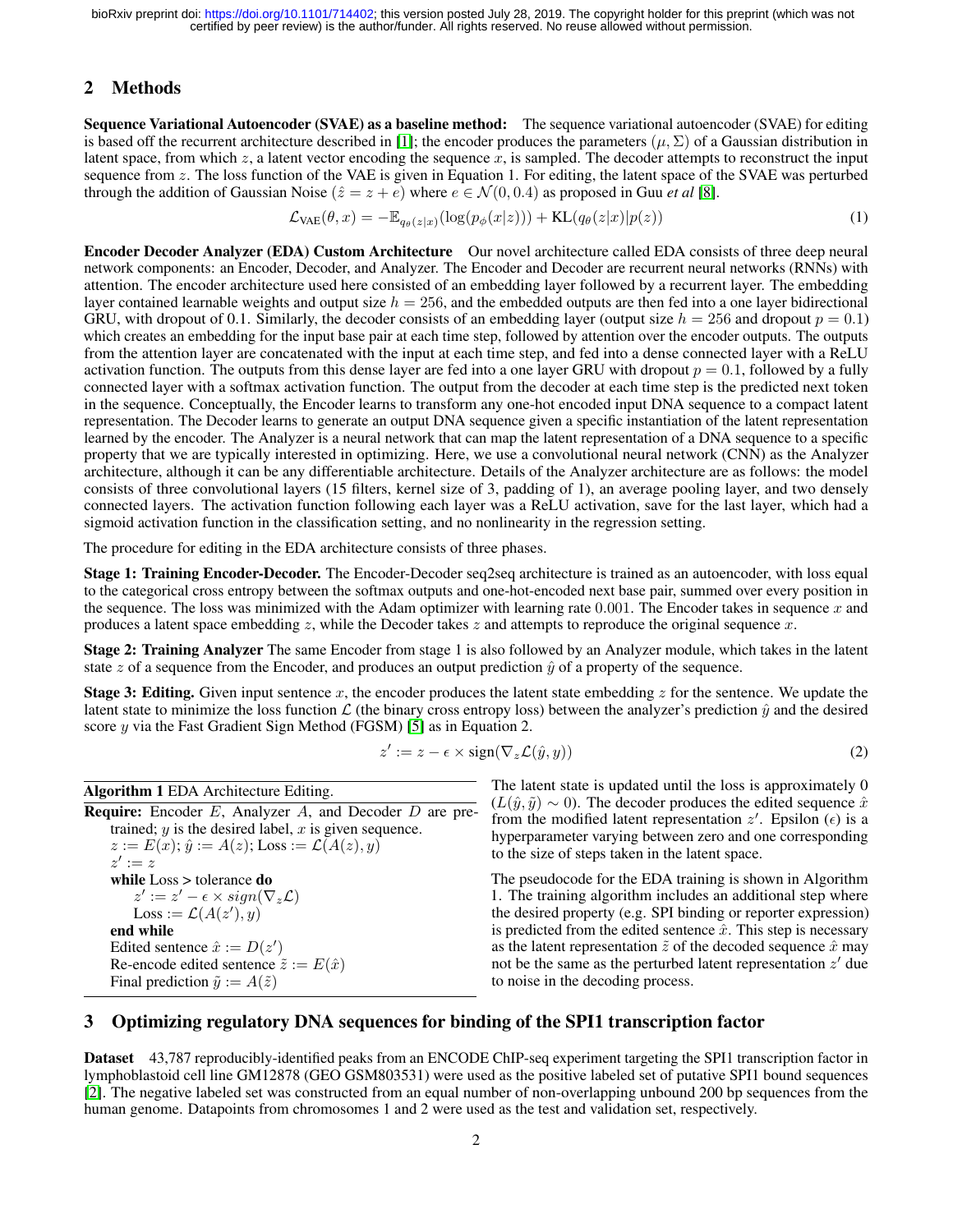

Figure 1: Training and validation loss curves of EDA Architecture (left) and VAE architecture (right).

<span id="page-2-0"></span>

|                               | <b>GKM</b> Similarity | BLEU-4 | % Predicted Positive | % Binding Site |
|-------------------------------|-----------------------|--------|----------------------|----------------|
| EDA $\epsilon = 0.55$   0.524 |                       | 86.8   | 73.4                 | 31.8           |
| EDA $\epsilon = 0.99$         | 0.491                 | 85.1   | 84.4                 | 34.2           |
| VAE.                          | 0.052                 | 33.12  | 16.0                 | 20.6           |
| Rule Baseline                 | 0.965                 | 98.3   | 45.0                 | 100            |

<span id="page-2-1"></span>Table 1: Comparison of Editing Methods in terms of sequence similarity (out of 1), BLEU-4 score (out of 100), and percentage of sentences predicted positive.

Baselines An SVAE model was trained as a neural baseline, as described above. A simple rule-based editing model was also constructed that randomly adds the SPI1 consensus binding site ("AGGAA") if not already present in the sequence.

Evaluation Method Edited sequences are evaluated on three quantitative metrics: similarity to the original DNA sequence, predicted binding score (probability) of SPI1, and percent of sequences with matches to known SPI1 binding motifs [\[9\]](#page-6-8). Binding score is measured by an independent CNN model trained to discriminate 200bp sequence labeled as bound by SPI1 ChIP-seq data from a balanced number of background sequences from the geneome. This independent CNN model achieves AUROC of 0.979 and AUPRC of 0.978 on a held-out test set, where, for training the independent model, datapoints from chromosomes 1 and 2 were used as the test and validation set, specifically, while all other sequences were used in the training set. Similarity of edited sequences to the original sequences was calculated by the gapped kmer-mismatch (GKM) kernel, which evaluates DNA sequence similarity based on gapped kernel overlap [\[4\]](#page-6-9). We also used the BLEU-4 score, a metric more commonly used in NLP translation as another measure of sequence similarity.

#### 3.1 SPI1 Editing Results

Training Results The loss curve for the SVAE, as well as the Encoder-Decoder portion of the EDA Architecture is shown in Figure [1](#page-2-0). Whereas the SVAE loss is extremely noisy and difficult to optimize during training, The Encoder-Decoder of EDA achieves average edit distance of 8.8 out of a maximum possible edit distance of 150 between the input and output sequences after 20,000 iterations of training, which shows that the autoencoder is accurately learning to replicate the sequence. The accuracy of the analyzer in the EDA architecture is 92.674%, with AUROC of 0.979 and AUPRC of 0.978.

EDA Edited Sequences. 500 randomly selected sequences from the balanced test set were edited using EDA, where previously bound sequences in the test set were classified based on overlap with SPI1 ChIP-seq peaks). Results are shown in Table [1](#page-2-1). Edits from the EDA architecture demonstrate high similarity (52.39% on average) to the original sequences, whereas the SVAE edits achieve similarity of only 5.2%. Any two random sequences from the set have GKM similarity of 2.048%. Thus, rather than editing, the SVAE appears to be sampling separate sequences.

Overall, 84.4% of EDA-edited sequences are predicted to bind to SPI1 by the independent CNN model trained on SPI1 ChIP-seq data. 34.2% of these sequences contain a deterministic match to the SPI1 motif "AGGAA", and 63.4% of sequences contain the "GGAA" portion, which is has the highest information content in the SPI1 PWM [\[9\]](#page-6-8). The rule-based baseline achieves only 45% sequences predicted positive, similar to the probability that any randomly chosen test set sequence would be predicted positive. Thus, editing these sequences to optimize for binding score is more complex than simply inserting high affinity SPI1 binding sites.

Table [2](#page-3-0) shows a DNA sequence which initially had a low binding score on the independent model, whose edit received a high score. The EDA model modifies the area in the initial sequence in gray into the full SPI1 binding motif shown in orange.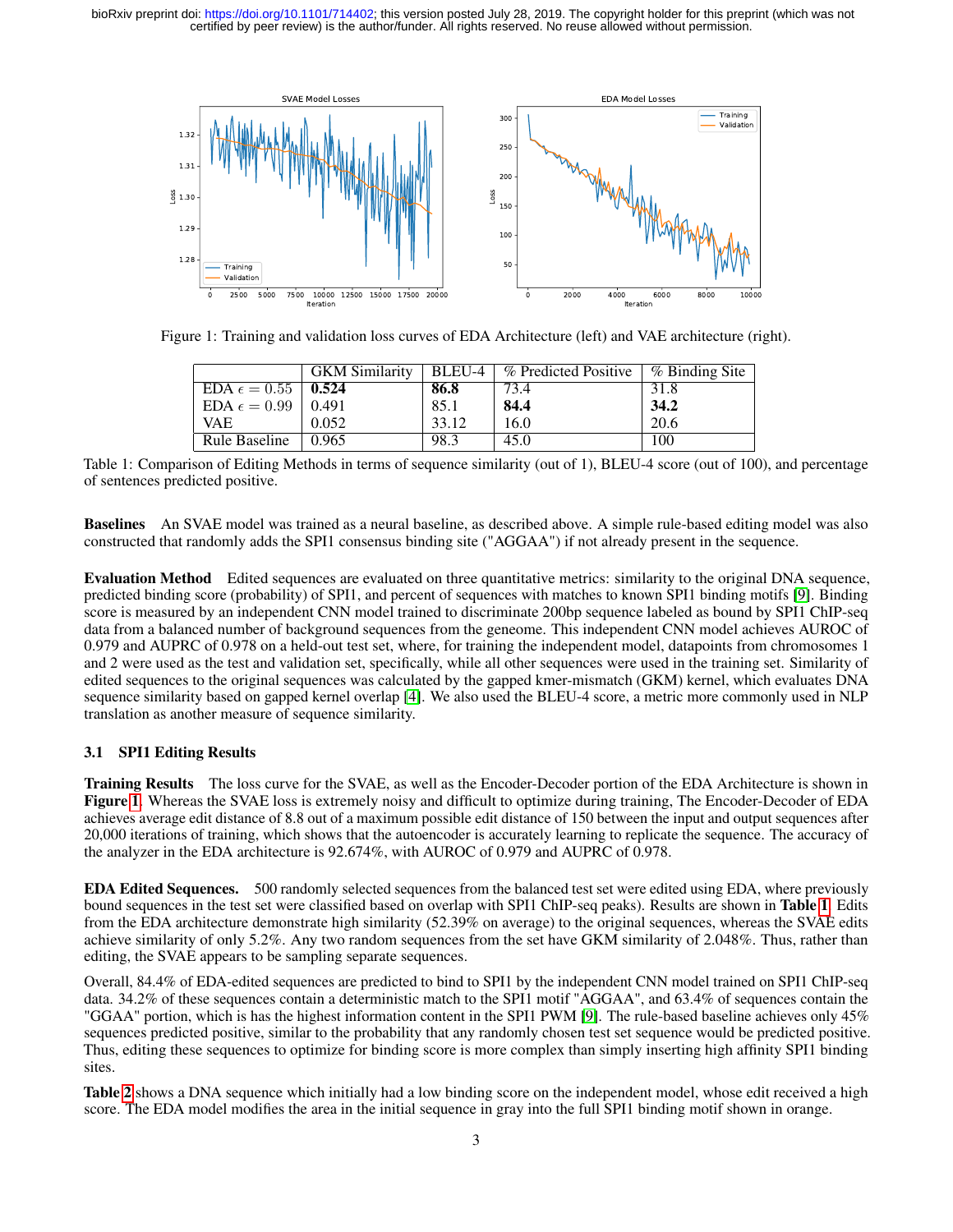| Original                               | Edited                          |
|----------------------------------------|---------------------------------|
| Predicted Score: 0.0891                | Predicted Score: 0.9947         |
| CCCCAGATTCGGAATTGTGATTTAAACTAG         | CCCGACTTCGGCAATTGGAATTGGAATCAG  |
| GCCTCTCTTCAGGCATCAGAACCAAATTAG         | CCGCTCTTCACCTGCTAGACCGACAACATT  |
| AGTGCTTTATACGTGCAAGGAACTAATGCA         | GTGGATTTCATTGCAGCGAAGCAGTAATCG  |
| GAAAGACATTATGGGTAAGTCAAGGGAGA          | AGAAGACATGTTAGCTTTAACGAGGAACT   |
| TGCCCCAGCCATTGGGCAAATTCCTCTGAC         | GGCCGACATCATGGCGACTTCTCTCATCGC  |
| $\top$ TCCTCCCTGATGGAACTAATTCTTTTTCTTC | GCTCACTGTGAGAAGCTACTTTTTTGTTCTT |
| $\mid$ TGTGCCCGGATCCTAGAATC            | CTGTGCGCCGCAGAACTTGA            |

<span id="page-3-0"></span>Table 2: Original sequence and edited sequence from the EDA architecture. The SPI1 motif is highlighted in orange.



<span id="page-3-1"></span>Figure 2: Histogram of log(expression) levels for sequences in CREB1 MPRA dataset; expression ranges widely, from less than zero, meaning that number of RNA barcoded reads are less than the original DNA reads, to six.

## 4 Optimizing Reporter Expression of regulatory DNA sequences containing CREB1 binding site grammars

Dataset The CRE MPRA dataset from Davis *et al.* measures reporter gene expression of a library of DNA sequences with various configurations of CREB1 binding sites by varying motif strength, density, spacing, and distance from the core promoter[\[3\]](#page-6-4). The genomic MPRA dataset consists of 3480 sequences of 150bp within 3 backgrounds with different combinations and locations of CREB1 binding sites. Davis *et al.* define a strong CREB1 consensus binding site as "TGACGTCA", and a weak binding site is "TGAAGTCA". Reporter expression of the library is measured by the log ratio of counts of RNA barcode reads of a sequence to the count of DNA reads. A histogram of log fold change expression levels is shown in Figure [2](#page-3-1). Seventy percent of this dataset was randomly selected for training, with twenty percent for validation and ten percent for testing.

From analysis of the MPRA dataset, Davis *et al* find four main correlations between CREB1 binding site configurations in the library and corresponding reporter expression levels: 1) number of strong CRE binding sites positively correlates with expression, 2) weak binding sites increase expression given the presence of at least one strong binding site, 3) higher expression occurs with shorter distance of CRE binding sites to the core promoter, and 4) spacing between CRE binding sites modulates periodicity of expression, as two strong binding sites are moved along the sequence.

Here, the editing task is to optimize sequences for particular expression profiles; in particular, to edit MPRA sequences that have high measured reporter expression  $(log(expression)) \ge 5$ ) to new sequences that have low predicted expression, and vice versa. As several correlations between sequence properties and expression are already discussed by Davis *et al.*, we investigate whether the edited sequences show evidence of these previously discovered rules.

Independent Analyzer As an independent predictor from the analyzer in the EDA architecture, we train a log-linear model of expression levels similar to Davis *et al.*, with expression predicted from the number of strong and weak binding sites, sequence background, average spacing between CREB1 sites, and distance from the minimal promoter element; in addition, polynomial features of degree 2 were used to model interaction terms. This simple model achieves  $R^2 = 0.801$  on a held out test set consisting of 10 percent of the training data, which was the same test set as used for the training of the EDA architecture (**Figure**) [3a](#page-4-0).). This independent log linear model was used to evaluate the edited sequences from the EDA model.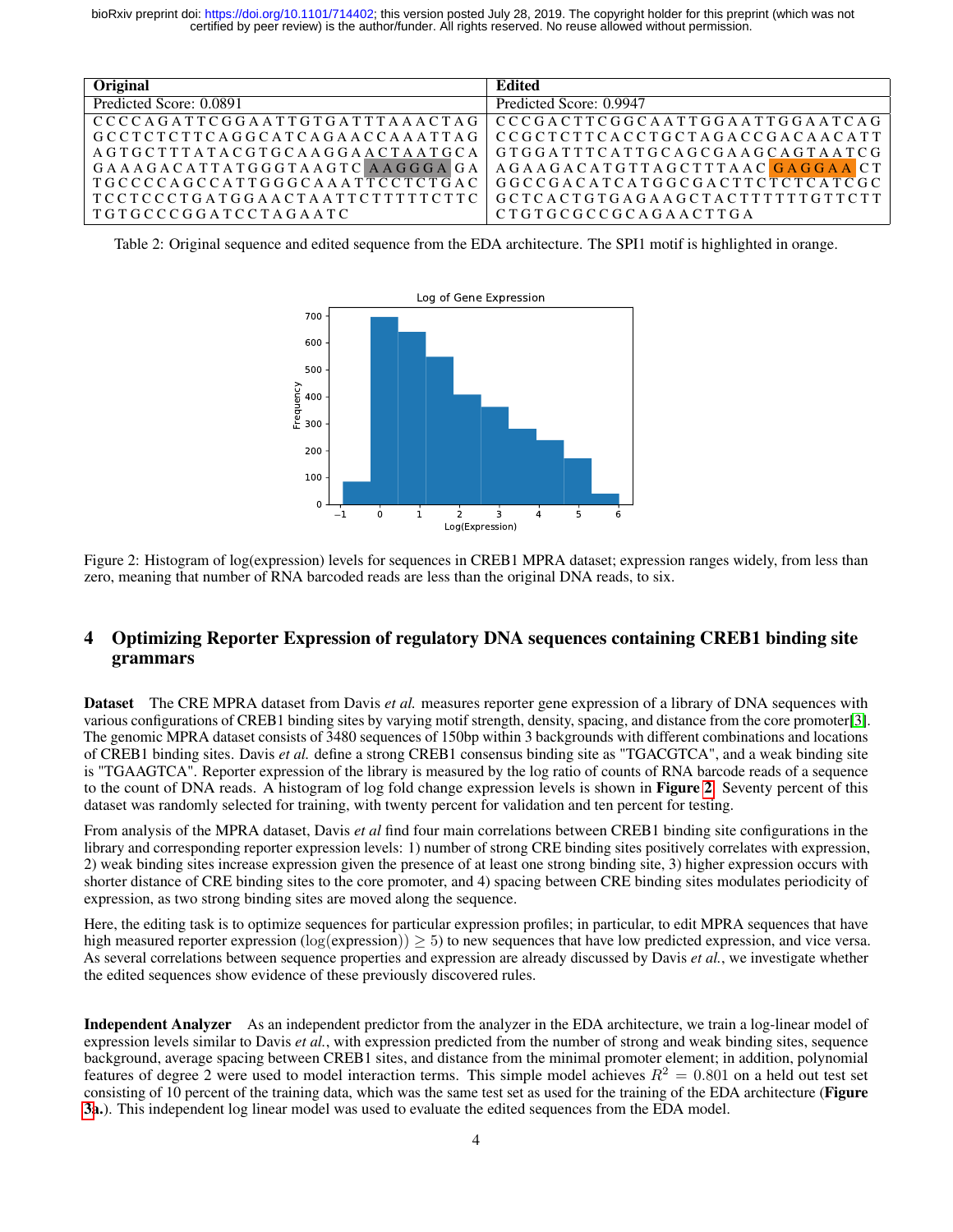#### a) Log-Linear Model b) Analyzer from EDA



<span id="page-4-0"></span>Figure 3: Predicted expression versus measured expression for a) independent log-linear model, and b) analyzer from EDA architecture

Training Results The components of the EDA model were trained on the CRE MPRA dataset to learn a latent representation of the sequences through the encoder-decoder portion, and to predict reporter expression levels from this latent representation through the analyzer. As described in Section 2, the encoder and decoder were both recurrent neural networks, where the decoder has softmax attention over the encoder outputs. The seq2seq autoencoder achieved an average edit distance of 6.06 between input and output after training for 10,000 iterations. The analyzer, as above, was a CNN architecture with three convolutional layers, each followed by a ReLU activation, average pooling, and two dense layers; this architecture achieved  $R^2 = 0.93$  on a held out test set; the analyzer's predicted expressions correlate well with measured expressions, as shown in Figure [3b](#page-4-0).

EDA Editing Results Here, our editing task is to edit CREB1 MPRA sequences from a held out test set that exhibit high measured expression to new sequences with low expression and vice versa. We further evaluate whether the resulting edited sequences displayed known patterns of CRE binding site placement elucidated by Davis *et al*. 204 sequences with measured MPRA  $\log(\text{expression}) \leq 0$  were edited using EDA to a higher desired target level of  $\log(\text{expression}) = 5.0$ . 96 sequences with measured MPRA  $log(expression) >= 5$  were edited using EDA to obtain a lower target level of  $log(expression) = 0$ .

As evaluated by the independent analyzer, 79.4% of sequences to be edited from low expression to high expression were predicted to have higher expression post editing. 100% of sequences edited from high to low expression were predicted to have lower expression post editing. The histograms of log expression levels both before and after editing are shown in Figure [4](#page-5-0).

Next, we inspected several representative edited sequences in order to evaluate whether they contained CREB1 binding site configurations that were previously associated with high and low expression read outs, where examples are shown in Figure [5](#page-5-1).

Example 1 illustrates the result that number of strong CREB1 binding sites is positively correlated with expression levels, as the edited sequence has the third strong CREB1 binding site changed to a weak site, resulting in expression being predicted to be more than 2x lower after editing.

In example 2, the original sequence has four weak binding sites and exhibits low measured expression (-0.101). After editing, the third weak binding site is changed to a strong binding site, the fourth weak binding site is deleted, and four additional strong binding sites are added to the sequence. This edit, with predicted expression 4.58, also displays the result found in Davis *et al*, that number of weak binding sites increases reporter gene expression given the presence of at least one strong binding site.

In the third example, EDA moves a CREB1 motif moved further away from the minimal promoter element in order to reduce expression. This transformation of the sequence aligns with the previous reported observation from the MPRA study that distance of motifs from the core promoter negatively correlated with expression. These examples are presented with the caveat that they cannot be used to show that the model has "learned" particular rules - only that the results from the EDA architecture align with known experimental correlations between CREB1 binding sites and reporter expression from the MPRA study.

## 5 Conclusion

The EDA architecture proposed for targeted genomic editing brings together a broad array of techniques from attention-based seq2seq models, adversarial example generation, and computer vision. The architecture leverages existing genomic predictors to generate candidate modifications of sequences with diverse properties such as binding probability of a transcription factor or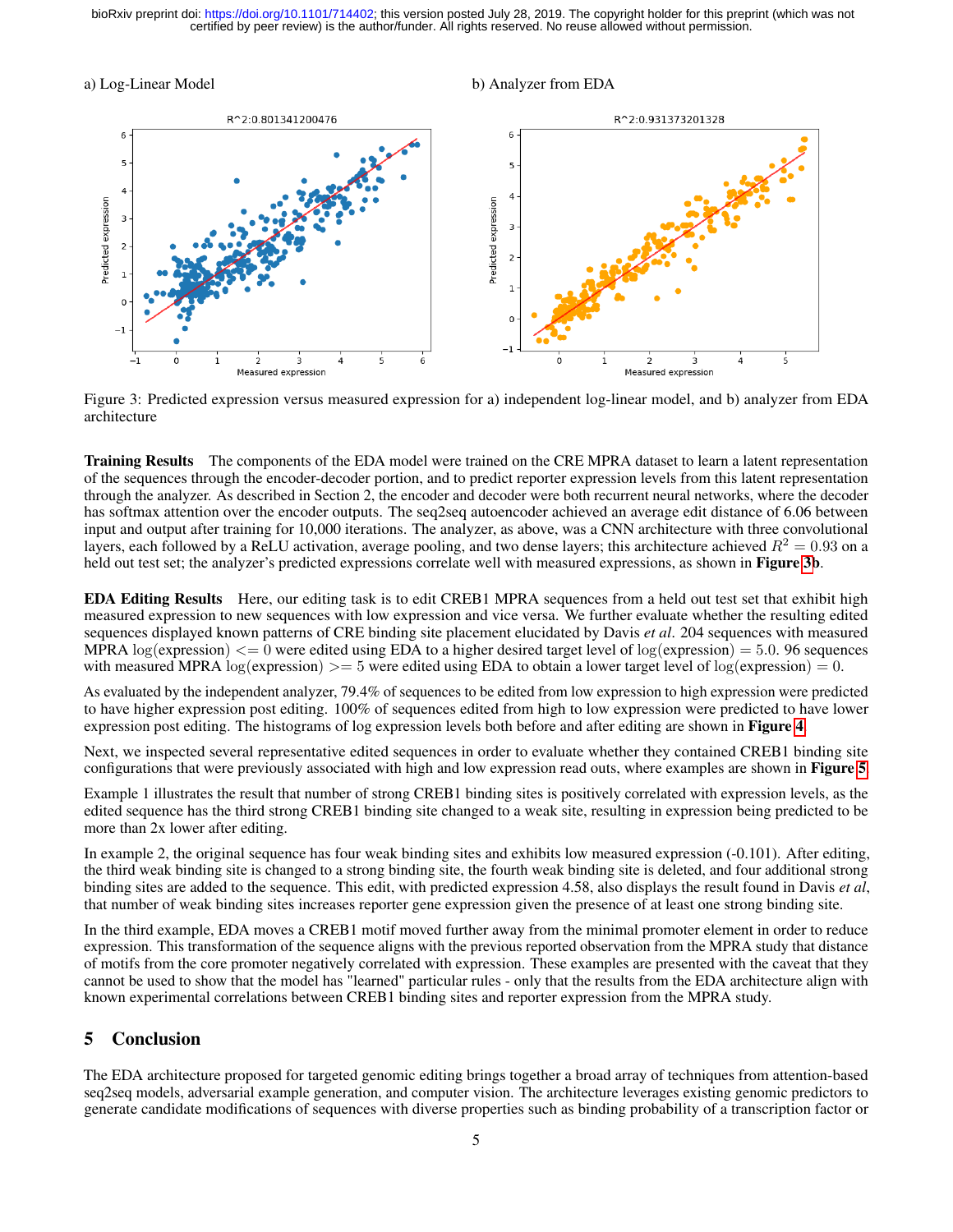a) Task: Editing Low to High Predicted Expression

b) Task: Editing High to Low Predicted Expression





<span id="page-5-0"></span>Figure 4: Histograms of log expression levels before and after editing by the EDA architecture and evaluation on an independent linear model. Log expression of original sequences is shown in orange, while log expression of edited sequences is shown in blue, where expression of edited sequences is predicted by the independent model. Edits targeted from low to high expression are shown in a, and edits from high to low expresssion are shown in b. Here, low expression was defined as  $log(expression) \leq 0.0$ , and high expression was defined as  $log(expression) \geq 5.0$ .

|                  | <b>Initial Sequence</b>                                                                                                                                                                                         | <b>Edited Sequence</b>                                                                                                                                                                                                                       |
|------------------|-----------------------------------------------------------------------------------------------------------------------------------------------------------------------------------------------------------------|----------------------------------------------------------------------------------------------------------------------------------------------------------------------------------------------------------------------------------------------|
|                  | $Log(Expression) = 5.2121$                                                                                                                                                                                      | $Log(Expression) = 2.82$                                                                                                                                                                                                                     |
| <b>Example 1</b> | GCTGACGTCAATGCACACGC<br>ACAGAGCTGACGTCAATTAA<br>ACACGCACATGCTGACGTCA<br>ATTATCAACGGCACCGCTGA<br><b>CTTCA</b> ATCTTTACATGTGGTA<br><b>GCTAACTAACTATCCTACTGT</b><br><b>GCCTGGTCTCACCGACTGCT</b><br><b>TTCCCTGG</b> | GCTGACGTCAATGCACACGCA<br>CAGAGCTGACGTCAATTATCA<br>ACGGCACCGCTGACTTCAATC<br>TGTCTGGTGCTTTCCCTGGTGC<br><b>GCTGTCTGGTGCTTTCCCTGGT</b><br><b>GCCTGGTCTCTGACTGGTGCT</b><br>TTCCCTGGTGCCTGGTCTCTGA                                                 |
|                  | $Log(Expression) = -0.105$                                                                                                                                                                                      | $Log(Expression) = 4.585$                                                                                                                                                                                                                    |
| <b>Example 2</b> | GCTGACTTCAATGCACACGC<br>ACAGAGCTGACTTCAATTAA<br>ACACGCACATGCTGACTTCA<br><b>ATTATCAACGGCACCATCTG</b><br><b>CTCTCAGCTTTACATGTGGT</b><br>GCTGACTTCAATATCCTACT<br><b>GTGCCTGGTCTCACCGACTG</b><br><b>CTTTCCCTGG</b>  | GCTGACTTCAATGCACACGCA<br>CAGAGATGCTGACTTCAATTA<br>CACGGCAGCTGACGTCAATCA<br>TTATCAAGGC <mark>TGACGTCA</mark> ATC<br>TGTCTGAACGGC <mark>TGACGTCA</mark> A<br>TCTGTCTGC <mark>TGACGTCA</mark> TGTGT<br>CTGAACGCTGACGTCAATTGC<br><b>TT</b>       |
|                  | $Log(Expression) = 5.2121$                                                                                                                                                                                      | $Log(Expression) = 2.82$                                                                                                                                                                                                                     |
| Example 3        | GCTGACGTCAATGCACACGC<br>ACAGAGCTGACGTCAATTAA<br>ACACGCACATGCTGACTTCA<br>ATTATCAACGGCACCGC <mark>TGA</mark><br><b>CGTCAATCTTTACATGTGGT</b><br>GCTGACTTCAATATCCTACT<br>GTGCCGCTGACTTCAATCTG<br><b>CTTTCCCTGG</b>  | <b>GCTGACATGGTGTCTGAAAGA</b><br>ATGGCATGGCTGACGTCAATG<br>TGTCTGGTGCTGTCTGAAAGA<br>ATGGCATGGC <mark>TGACGTCA</mark> ATT<br><b>GTCTGGTGCTGTCTGAAAGAA</b><br>TGTCTGGTAGCGC <mark>TGACGTCA</mark><br><b>TGACGTCA</b> ATGTCTGGTAGCG<br><b>CTG</b> |

<span id="page-5-1"></span>Figure 5: Strong CREB1 binding motif is highlighted in yellow, while weak motif is highlighted in orange. Predicted expression, measured by the log of the ratio of RNA to DNA counts, is shown above each sequence.